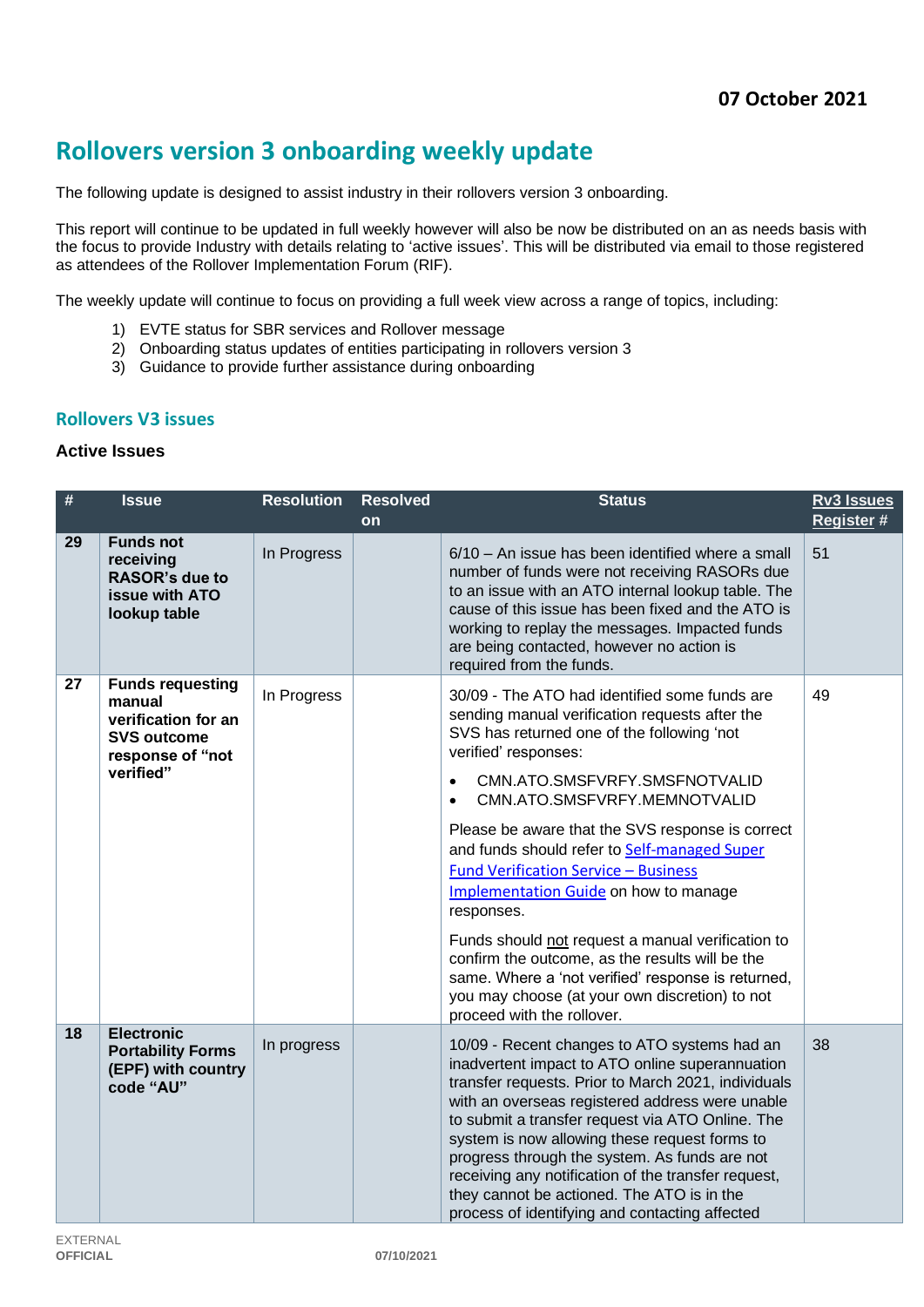| clients. A system fix is being developed (date yet<br>to be determined).                                                                                                                                                                                               |  |
|------------------------------------------------------------------------------------------------------------------------------------------------------------------------------------------------------------------------------------------------------------------------|--|
| 03/09 - ATO has identified that this is a historic<br>issue and precedes RV3. Impacted members will<br>be contacted by the ATO and interim solutions are<br>being developed to mitigate the impact while a<br>solution is developed.                                   |  |
| 01/09 - EPFs for members who have an overseas<br>residential address and contained country code<br>"AU" were rejected by funds and/or gateways. A<br>fix is under development. In the interim, the ATO<br>are working with impacted funds and providing<br>assistance. |  |

## **Closed Issues**

| #  | <b>Issue</b>                                                                                                                                                                                                                   | <b>Resolution</b>                                                                                                                                                                                                                                                                                                                                                                                                                                                                                         | <b>Resolved on</b>   | <b>Rv3 Issues</b><br><b>Register#</b> |
|----|--------------------------------------------------------------------------------------------------------------------------------------------------------------------------------------------------------------------------------|-----------------------------------------------------------------------------------------------------------------------------------------------------------------------------------------------------------------------------------------------------------------------------------------------------------------------------------------------------------------------------------------------------------------------------------------------------------------------------------------------------------|----------------------|---------------------------------------|
| 26 | <b>SMSF business</b><br>intermediary name<br>exceeding 32 characters                                                                                                                                                           | 06/10 - Fix has been tested successfully. Issue<br>$\bullet$<br>resolved<br>05/10 - Fix has deployed and is currently being<br>$\bullet$<br>tested.<br>29/9 - An issue was identified with the SVS<br>$\bullet$<br>where an SMSF business intermediary name<br>exceeding 32 characters were failing in the SVS.<br>A fix has been identified and planned for<br>deployment on Friday 1 October. Further<br>verification is in progress to ensure SVS<br>processing aligns with the publish SBR artefacts. | 6 October<br>2021    | 48                                    |
| 28 | <b>RASORs for SMSFs</b><br>including incorrect USI                                                                                                                                                                             | 05/10 - Fix has deployed and tested<br>$\bullet$<br>successfully. ATO is working with the impacted<br>SMSF provider.<br>30/09 - RASORs issued to SMSFs are including<br>$\bullet$<br>an incorrect USI of '00000000000000'. A fix has<br>been identified and deployment is planned for<br>2/10/21. The ATO is working with the impacted<br>SMSF providers.                                                                                                                                                 | 5 October<br>2021    | 50                                    |
| 23 | RAS being rejected due<br>to XBRL Validation error                                                                                                                                                                             | 29/09 - ATO has deployed a fix which is being<br>$\bullet$<br>tested in production. The ATO will remediate all<br>impacted RAS and contact the affected funds to<br>confirm the outcome.                                                                                                                                                                                                                                                                                                                  | 29 September<br>2021 | 45                                    |
| 25 | <b>Incorrect certification</b><br>value was applied to an<br><b>SMSF Provider</b>                                                                                                                                              | 28/9 - SVS incorrectly returned nil certification<br>$\bullet$<br>for a single SMSF provider however the SMSF<br>verification service response was correct.<br>ATO deployed an urgent fix which has been<br>$\bullet$<br>tested successfully                                                                                                                                                                                                                                                              | 28 September<br>2021 | 47                                    |
| 24 | <b>Multiple USIs listed on</b><br>the FVS under the Mercer<br><b>Super Trust ABN:</b><br>19905422981 have an<br>incorrect 'effective to'<br>date of 29 September<br>2021 showing ROLL2.0-X<br>and GROL2.0-X<br>certifications. | 28/09 - The FVS data was corrected today.<br>$\bullet$<br>27/09 - The ATO worked urgently to resolve this<br>$\bullet$<br>issue. FVS Alert 001/2021 was issued to funds,<br>administrators, service providers and users of the<br>FVS.<br>17/09 - The end-date is incorrect as the USI's are<br>$\bullet$<br>enduring products and transitioning to ROLL3.0-<br>X and GROL3.0-X from 30 September 2021. Due<br>to system limitations, the fund cannot rectify this<br>issue.                              | 28 September<br>2021 | 46                                    |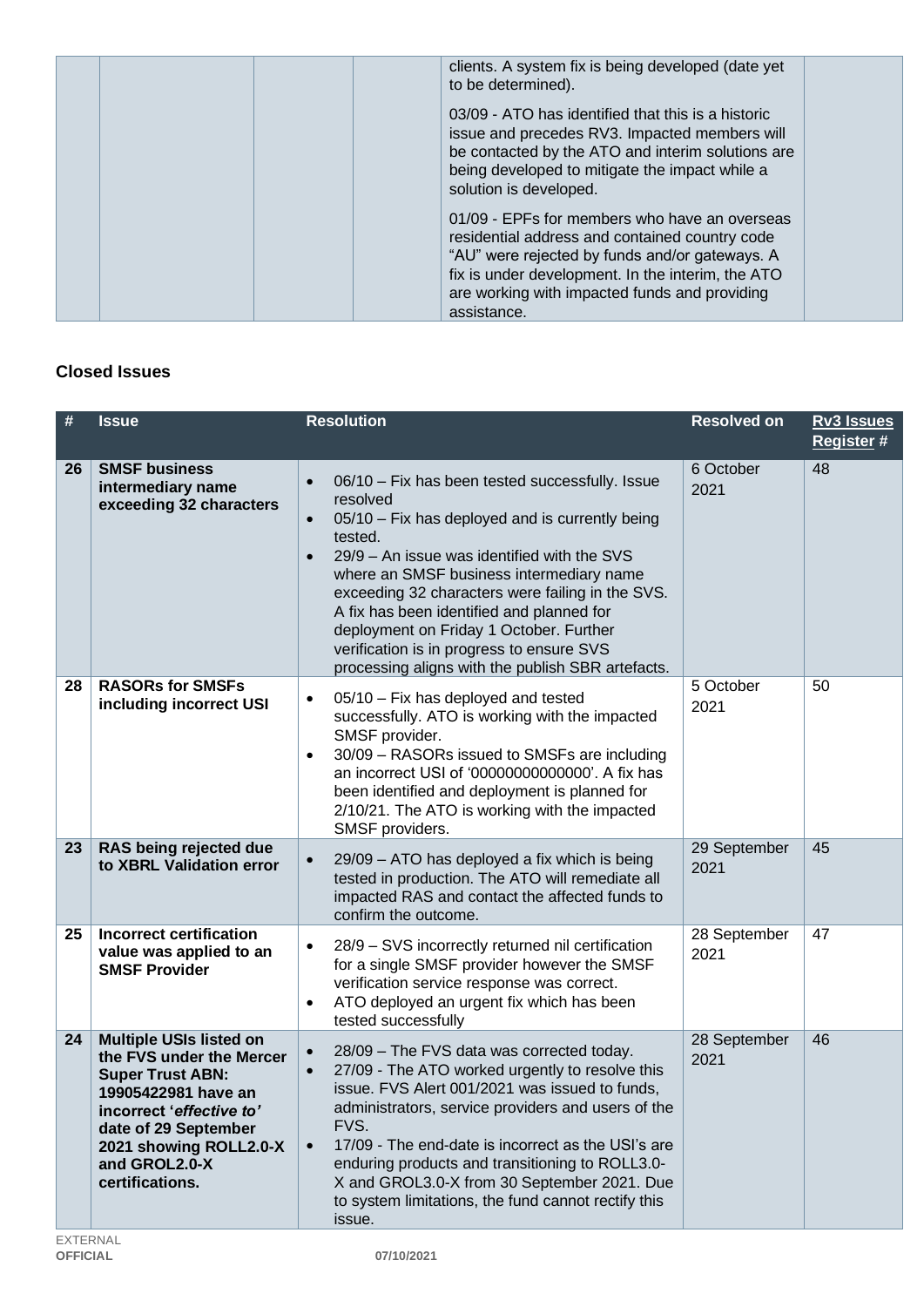| 22 | <b>SMSF Bank account</b><br>names exceeding 32<br>characters message<br>failing in SVS.        | 14/09 - ATO implemented a fix on the 15/09 and<br>$\bullet$<br>are closely monitoring the situation in Production.<br>03/09 - The ATO uncovered an issue with the<br>$\bullet$<br>SVS whereby SMSF bank account names<br>exceeding 32 characters were failing in the SVS.<br>We are implementing an urgent fix to ensure we<br>can process bank account names in line with the<br>published validation rules.                                                                                                                                                                                                                                                                                     | 14 September<br>2021 | 44 |
|----|------------------------------------------------------------------------------------------------|---------------------------------------------------------------------------------------------------------------------------------------------------------------------------------------------------------------------------------------------------------------------------------------------------------------------------------------------------------------------------------------------------------------------------------------------------------------------------------------------------------------------------------------------------------------------------------------------------------------------------------------------------------------------------------------------------|----------------------|----|
| 20 | <b>RASOR failing to send</b>                                                                   | 13/09 - Fix has deployed and is in the process of<br>$\bullet$<br>being tested in production.<br>06/09 - ATO has identified a fix which is currently<br>$\bullet$<br>undergoing testing. The project team is working<br>with the impacted funds.<br>01/09 - A very small number of RASOR's are<br>$\bullet$<br>failing to send due to incorrect member details.<br>The ATO are currently investigating the issue.                                                                                                                                                                                                                                                                                 | 13 September<br>2021 | 40 |
| 21 | 31.08.2021<br>RA being issued to<br>primary gateway<br>incorrectly                             | 06/09 - ATO system fix deployed and tested<br>$\bullet$<br>successfully in production. The project team is<br>working with the impacted funds to release the<br>backlog of impacted RAs.<br>03/09 - ATO has identified a fix and is planning<br>$\bullet$<br>the deployment. The project team is working with<br>the impacted funds and will test the fix once<br>deployed.<br>31/08 - Funds that use a primary and secondary<br>$\bullet$<br>gateway are having their RAs issued to the<br>incorrect gateway. This results in the messages<br>being rejected.                                                                                                                                    | 08 September<br>2021 | 43 |
| 19 | 01.09.2021<br><b>Electronic Portability</b><br>Forms (EPF) failing at<br>gateway               | 06/09 - ATO has successfully tested the<br>$\bullet$<br>deployed fix. EPFs has issued to the impacted<br>funds correctly. The project team is working with<br>the impacted funds to release the backlog of<br>impacted EPFs.<br>03/09 - ATO has deployed a fix for this issue,<br>$\bullet$<br>which will apply to the EPFs issued going<br>forward. Project team will work with impacted<br>funds to test this fix.<br>01/09 - EPF's failed for one fund due to message<br>$\bullet$<br>containing invalid context ID (where spaces are<br>included). A fix has been identified. Currently<br>awaiting scheduling for deployment. Once<br>deployed, the ATO will work with the impacted<br>fund. | 06 September<br>2021 | 39 |
| 17 | 24.08.2021<br><b>Release Authorities</b><br>issued without<br>mandatory country code<br>field. | 01/09 System fix successfully implemented and<br>$\bullet$<br>all rejected RA messages were reissued to funds<br>successfully.<br>24/08 Release authorities are being issued<br>$\bullet$<br>without a mandatory field and being rejected by<br>gateways. ATO system fix is being developed as<br>a priority.                                                                                                                                                                                                                                                                                                                                                                                     | 26 August<br>2021    | 37 |
| 13 | 2.06.2021<br><b>Fund initiated (Fund to</b><br>ATO) USM testing                                | 09/08 EVTE environment updated enable<br>$\bullet$<br>automatic USMOR responses. The system was<br>also updated to include the additional USI and<br>Gateway ESAs provided by Industry.                                                                                                                                                                                                                                                                                                                                                                                                                                                                                                           | 09 August<br>2021    | 19 |
| 16 | 21.07.2021<br><b>RAS preservation</b><br>amounts and taxable<br>components                     | 28/07 Additional clarification content added to the<br>$\bullet$<br>User guide and published 28/07/2021.<br>21/07 User guide being updated to clarify the<br>$\bullet$<br>preservation amount and taxable component                                                                                                                                                                                                                                                                                                                                                                                                                                                                               | 28 July 2021         | 32 |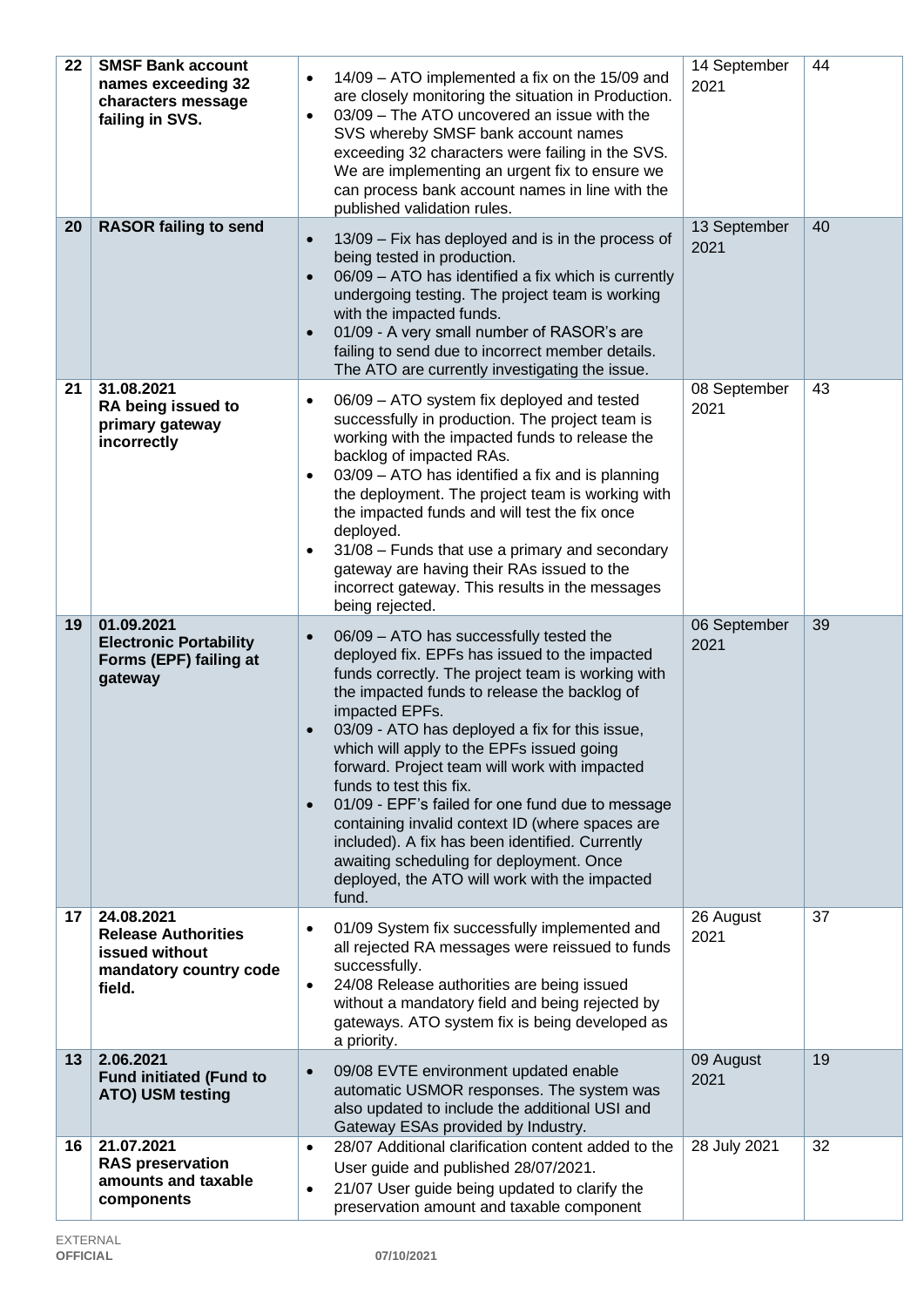|        |                                                                                                                                                                                                                                              | fields in the RAS need to equal the amount paid<br>to meet MIG validation requirements.                                                                                                                                                                                                                                                                                                                                                                                                                                                                          |               |    |
|--------|----------------------------------------------------------------------------------------------------------------------------------------------------------------------------------------------------------------------------------------------|------------------------------------------------------------------------------------------------------------------------------------------------------------------------------------------------------------------------------------------------------------------------------------------------------------------------------------------------------------------------------------------------------------------------------------------------------------------------------------------------------------------------------------------------------------------|---------------|----|
| $15\,$ | 16.07.2021<br><b>Release Authority Error</b><br><b>Response (RAER)</b><br>message structure                                                                                                                                                  | RAER payload build specifications set out in<br>$\bullet$<br>Schedule 6 Data and Payment Standards - Error<br>Code Management must be met - refer section<br>11.3 Release Authority Error Response.<br>Of note, if curly braces form part of your payload,<br>the corresponding parameter to dynamically fill<br>the curly braces must also be included in your<br>payload - refer to section 3.3 Parameters content<br>model information.                                                                                                                       | 19 July 2021  | 33 |
| 14     | 03.06.2021<br><b>Schematron incorrectly</b><br>applying USM validation<br>on an RTR message.                                                                                                                                                 | 11/06 Updated schematron and published on the<br>$\bullet$<br>software developers website.<br>09/06 Discrepancy identified between the<br>$\bullet$<br>taxonomy<br>in MIG V3 and the latest version of the<br>schematron where validation was incorrectly<br>conducted on the<br>UnclaimedSuperannuationMoney.Date field, as<br>part of an RTR message.<br>The schematron has been updated to align with<br>MIG V3 and address USM validation issues. The<br>updated version has been scheduled for external<br>publication (estimated availability from 11/06). | 11 June 2021  | 20 |
| 12     | 12.05.2021<br><b>G2B test scenario USM</b><br>6.6 currently unavailable<br>to test.                                                                                                                                                          | 18/05 System fix deployed and confirmed<br>$\bullet$<br>successful. USM6.6 available for testing.<br>12/05 USM6.6 - currently under investigation.<br>$\bullet$                                                                                                                                                                                                                                                                                                                                                                                                  | 18 May 2021   | 18 |
| 11     | 04.05.2021<br><b>G2B test scenario USM</b><br>6.7 currently unavailable<br>to test.                                                                                                                                                          | 18/05 System fix deployed and confirmed<br>$\bullet$<br>successful. USM6.7 available for testing.<br>11/05 USM6.7 - investigation complete, fix<br>$\bullet$<br>identified. Anticipate test will be available from<br>18/05.<br>04/05 Issues identified with test scenario<br>$\bullet$<br><b>USM6.7.</b>                                                                                                                                                                                                                                                        | 18 May 2021   | 17 |
| 10     | 25.03.2021<br><b>Provision of updated</b><br>sample payload data                                                                                                                                                                             | 29/04 - Rollover Sample Message Instances<br>$\bullet$<br>(payload samples) published and available at:<br>https://softwaredevelopers.ato.gov.au/rollove<br>rV3                                                                                                                                                                                                                                                                                                                                                                                                  | 29 April 2021 | 16 |
| 9      | 26.04.2021<br><b>RASOR incorrectly</b><br>setting identifier scheme<br>values for TFN and ID.                                                                                                                                                | 29/04 - Fix confirmed successful.<br>$\bullet$<br>28/04 - Fix identified and deployed on 28 April.<br>$\bullet$<br>Reissued test on 28 April. Resolution pending<br>confirmation of successful fix.<br>26/04 - EVTE issue identified for investigation.<br>$\bullet$<br>RASOR being rejected at Gateway due to invalid<br>event item scheme parameter value.                                                                                                                                                                                                     | 29 April 2021 | 15 |
| 8      | 01.04.2021<br><b>Internal ATO factors</b><br>affecting the information<br>in our test data for P2P<br>(both B2B and G2B<br>including in EVTE) are<br>currently being<br>considered and are likely<br>to require updates to our<br>test data. | 23/04 EVTE refresh completed and testing<br>$\bullet$<br>recommenced.<br>14/04 Updated test data published.<br>$\bullet$                                                                                                                                                                                                                                                                                                                                                                                                                                         | 23 April 2021 | 13 |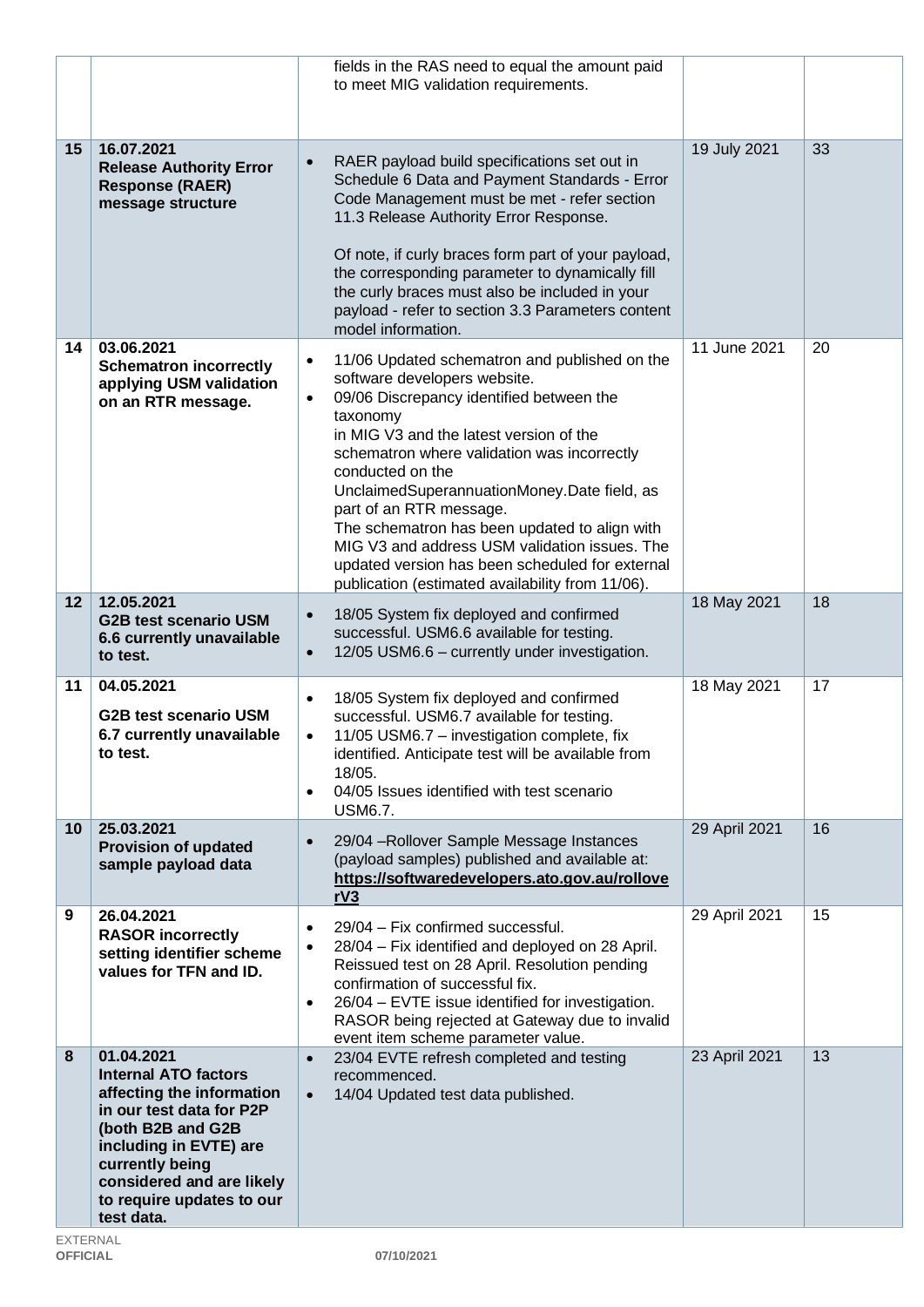| $\overline{7}$          | 12.02.2021<br><b>Recent whitelist</b><br>configuration and<br>certificate changes<br>introduced connection<br>errors impacting one<br>gateway. | 25/2: Data fix implemented on 23 February. Fix<br>verified with impacted gateway.                                                                                                                                                                                                                                                                               |                                                  | 23 February<br>2021         | $\overline{7}$ |
|-------------------------|------------------------------------------------------------------------------------------------------------------------------------------------|-----------------------------------------------------------------------------------------------------------------------------------------------------------------------------------------------------------------------------------------------------------------------------------------------------------------------------------------------------------------|--------------------------------------------------|-----------------------------|----------------|
| 6                       | 10.02.2021<br><b>EPF test scenario for</b><br><b>SMSF missing the SMSF</b><br>Alias in the ebMS header<br>properties                           | Identified through interoperability testing<br>Root cause: EPF code regressed since the<br>EPF test scenarios for APRA funds.<br>Code remediation in progress.<br>Remediation to restore correct code for EPF test<br>scenarios with SMSF test data<br>25/2: Deployed to EVTE on 20 February, fix<br>being verified with impacted Gateway<br>2/3: Fix verified. | original EVTE deployment. Issue does not impact  | 20 February<br>2021         | 6              |
| 5                       | 4.02.2021<br><b>RA with SMSF Test</b><br>scenario was not<br>previously enabled.                                                               | RA Test scenarios with SMSF data enabled on 4<br>February.                                                                                                                                                                                                                                                                                                      |                                                  | 4 February<br>2021          | 5              |
| $\overline{\mathbf{4}}$ | <b>EPF Test Scenarios in</b><br><b>EVTE updated with SMSF</b><br>data                                                                          | Additional SMSF data for EPF test scenarios<br>and gateways currently testing) for review, with<br>no feedback received by 4 February 2021.<br>EVTE updated to align with EPF SMSF data<br>shared for consultation on 4 February.                                                                                                                               | circulated to industry representatives (GOM, ASP | 4 February<br>2021 (hotfix) | $\overline{4}$ |
| 3                       | 29.01.2021<br>[Defect] EVTE Test<br>Harness unavailable on<br>20 Jan 2021 preventing<br>testing of RA                                          | Resolved by the end of the day.<br>Caused by internal environment issue impacting<br>outbound messages.<br>Resolved by the end of the day on 29 Jan 2021.                                                                                                                                                                                                       |                                                  | 29 January<br>2021          | 3              |
| $\mathbf{2}$            | 15.01.2021<br>[Defect] EPF ContextID<br>greater than 40<br>characters issue                                                                    | EPF ContextID reduced to a value less than 40<br>characters.<br>Identified through interoperability testing.<br>Scenario has been tested successfully with an<br>EPF for an APRA fund.                                                                                                                                                                          |                                                  | 2 February<br>2021 (hotfix) | $\overline{2}$ |
| 1                       | 15.12.2021<br>[Defect] RA and RAS<br>sample payloads<br>contained 8 digit TFNs<br>instead of 9 digit TFNs                                      | RA and RAS test scenarios updated with 9- digit<br>TFNs.<br>Identified through early review of RA test files<br>provided.<br>Shared with ATO on 15 Dec 2021<br>RA and RAS data change release on 4th Jan to<br>EVTE.                                                                                                                                            |                                                  | 4 January<br>2021 (hotfix)  | 1              |

# **EVTE status for SVS and SMSFmemberTICK Service** *(no change from last update)*

- Full suite of SVS and SMSF verification services available in EVTE from May 2020
- 14 DSPs have been whitelisted in production for SMSFVRFY
- 5 DSPs have been whitelisted in production for SMSFMBRVRFY
- Those currently completing required testing have been contacted to remind them of the next steps to transition to production.
- No issues have been identified requiring changes.

## **B2B Testing**

B2B cohort schedule and process overview:

- Funds will receive an email welcoming them to the cohort ten business days prior to the commencement date.
- An initial discussion on how the cohort will conduct their testing and the schedule will be held with funds and their gateways approximately 5 business days prior to the commencement date.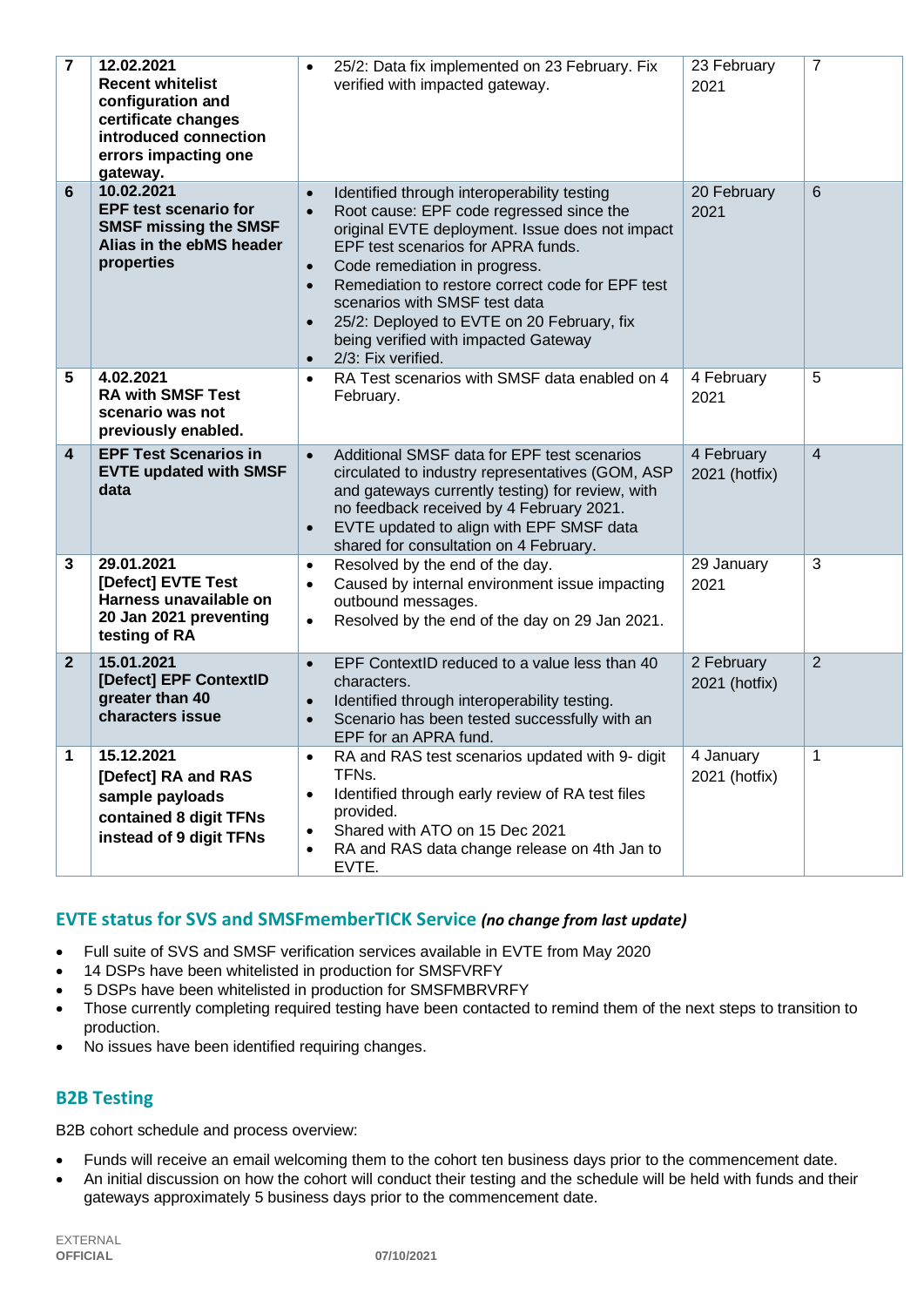- Stand-ups will be held twice a day for the duration of the cohort. Invites to these will be issued after the initial testing discussion.
- Once testing is completed, funds will receive an email thanking them for their participation and reminding them to return the completed testing matrix and lodge their production readiness checklist (where G2B testing has also been completed).

| <b>Cohort</b>    | <b>Dates</b>            |  |
|------------------|-------------------------|--|
| <b>Cohort 1</b>  | 15/06/2021 - 02/07/2021 |  |
| Cohort 2         | 05/07/2021 - 19/07/2021 |  |
| Cohort 3         | Disbanded               |  |
| Cohort 4         | 19/07/2021 - 30/07/2021 |  |
| <b>Cohort 5</b>  | 26/07/2021 - 06/08/2021 |  |
| Cohort 6/7       | 02/08/2021 - 13/08/2021 |  |
| Cohort 8         | 09/08/2021 - 20/08/2021 |  |
| Cohort 9         | 23/08/2021 - 03/09/2021 |  |
| <b>Cohort 10</b> | 30/08/2021 - 10/09/2021 |  |
| Cohort 11        | 06/09/2021 - 17/09/2021 |  |
| <b>Cohort 12</b> | 13/09/2021 - 24/09/2021 |  |

B2B testing progress with funds, administrators and SMSF providers as at 07 October:



#### Note:

- 'APRA' incorporates APRA funds and APRA administrators
- 'Complete' denotes readiness testing matrix received by ATO.

## **G2B Testing**

G2B testing progress with funds, administrators, SMSF providers, as at 07 October:



#### Note:

- 'APRA' incorporates APRA funds and APRA administrators
- 'Complete' denotes readiness testing matrix received by ATO

EXTERNAL **OFFICIAL 07/10/2021**